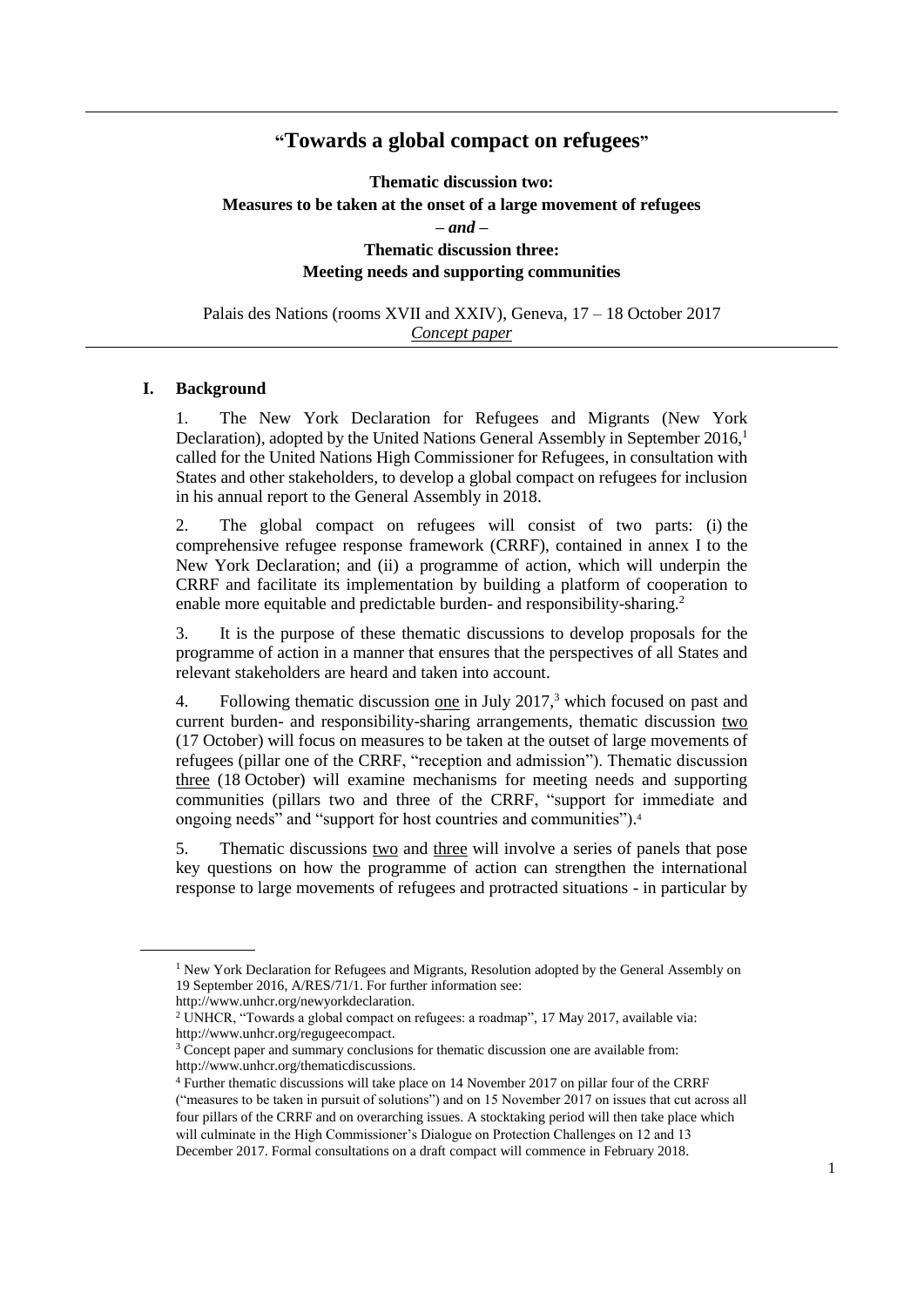ensuring more timely and predictable support to receiving States and communities, as part of a comprehensive refugee response.

6. This paper sets out background information for thematic discussions two and three. It also contains some preliminary suggestions for the programme of action for discussion, drawing on the contributions of a wide range of stakeholders, as well as experiences in the roll-out of the CRRF to date. The suggestions are not intended to be prescriptive or exhaustive, but rather to inspire the process of reflection.

7. Participants are invited to provide feedback on these preliminary suggestions and to make new proposals, both during the thematic discussions and in the form of written contributions. UNHCR also invites suggestions regarding who might contribute to actionable commitments. Some specific actors have been suggested in the following examples, but they are intended to be illustrative only.

## **II. Thematic discussion two: measures to be taken at the onset of a large movement of refugees (17 October 2017)**

## *(a) Panel one: how can we ensure better preparednessfor and rapid responses to large movements of refugees?*

8. Preparedness and contingency planning for large movements of refugees can save lives, time and money. <sup>5</sup> This panel will consider ways in which the programme of action could build capacity to ensure rapid and predictable international support for receiving countries and regions as part of the initiation of a comprehensive refugee response, including through:

- (i) strengthened needs assessments, risk analysis, planning and preparedness, including mapping of local actors, national resources and host community capacities and needs;
- (ii) implementation of preparedness actions, together with contingency planning, for refugee emergencies under the leadership of States;
- (iii) more predictable standby mechanisms to reinforce staffing and mobilization of additional resources (including for local authorities); and
- (iv) support structures that engage a wide range of stakeholders.

### **Possible suggestions for the programme of action**

#### *Creation of a global refugee response group*

To ensure a rapid and predictable global response capacity, UNHCR could host a **global refugee response group** to address large-scale movements of refugees.

The global refugee response group would include a broad range of stakeholders, including refugee-hosting countries, donor and resettlement countries, nongovernmental organizations, multilateral humanitarian and development organizations, international financial institutions, the private sector and refugee organizations. Relevant mechanisms defining activation and other parameters would be established.

<sup>5</sup> See further: UNICEF and WFP; "Return on investment for emergency preparedness study", January 2015, [http://www.humanitarian-](http://www.humanitarian-preparedness.org/uploads/5/7/6/6/57661691/final_preparedness_roi_report.pdf)

[preparedness.org/uploads/5/7/6/6/57661691/final\\_preparedness\\_roi\\_report.pdf.](http://www.humanitarian-preparedness.org/uploads/5/7/6/6/57661691/final_preparedness_roi_report.pdf)

<sup>&</sup>lt;sup>6</sup> The term "standby mechanism" refers to a roster or database of experts who can be rapidly deployed for short- to medium-term periods to provide additional capacity, technical advice and support.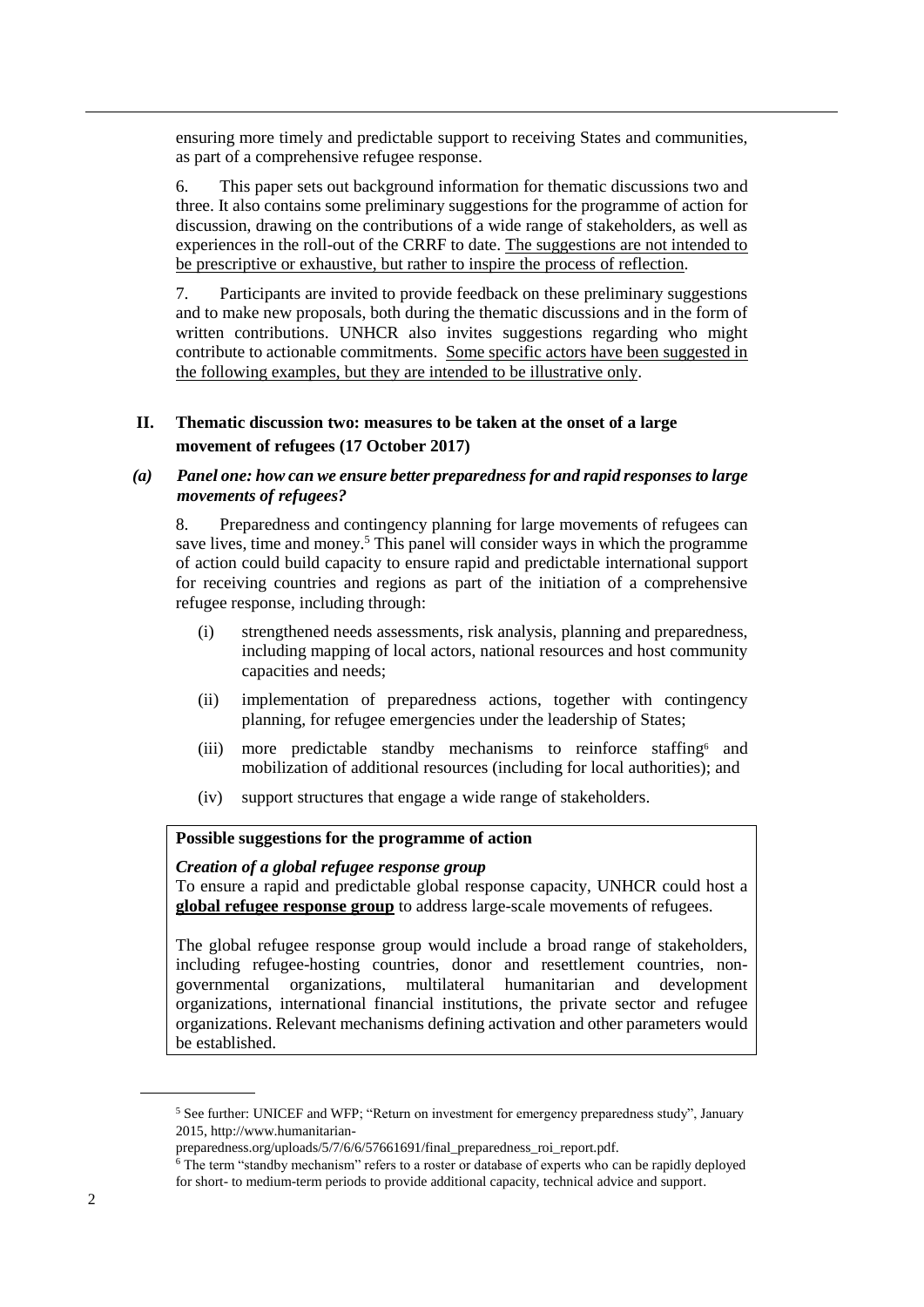The role of the **global refugee response group** could include:

- strengthening the capacity of local and national authorities to receive large numbers of refugees, including by supporting national and local readiness and contingency planning – this would ideally include line ministries, as well as a broad range of stakeholders such as development actors and the private sector;
- monitoring early warning signs to inform initiation of preparedness measures and bolster prevention activities;
- broadening existing and developing new partnerships, including with civil defence and States with proven response capacities;
- developing emergency response packages including technical support for refugee-hosting governments;
- identifying and preparing mitigating measures in advance to manage the impact of refugee emergencies on local communities and economies; and
- widening standby capacity to include development and other actors, including security experts, and ensuring complementarity and coordination between standby mechanisms.

#### *Solidarity conference*

A **solidarity conference** could be convened at the national, regional or international level to mobilize and coordinate support for the comprehensive refugee response at the earliest possible time. This could build on the models provided by conferences convened to address aspects of the Syria crisis, the solidarity summit in Uganda, the Nairobi Declaration of the IGAD special summit, and the Americas Comprehensive Regional Protection and Solutions Framework. 7

Such a conference could provide an opportunity to identify in more detail how the international community can provide adequate support to receiving countries, including through relevant follow-up mechanisms. Solidarity conferences have been most successful in the past when convened at a high level, with buy-in from heads of State both in and beyond the affected region, and high-level representatives from key international and regional organizations. Political declarations, action statements and/or pledging documents have been useful tools that have successfully led to resource mobilization and galvanized political will.

As part of this process, where appropriate and building on the global compact on refugees, context-specific agreements (or "compacts") could be developed to address particular large-scale situations, involving diverse stakeholders and containing commitments to provide resources, policy changes and initiatives over a multi-year period for refugees and host communities, including contextualized, gendersensitive monitoring and evaluation plans to assess progress. The "Jordan Compact" provides an example in this regard.<sup>8</sup>

<sup>7</sup> For further information see: [http://www.3rpsyriacrisis.org/;](http://www.3rpsyriacrisis.org/) [http://solidaritysummit.gou.go.ug/the](http://solidaritysummit.gou.go.ug/the-summit)[summit;](http://solidaritysummit.gou.go.ug/the-summit) [https://igad.int/summit;](https://igad.int/summit) http://www.unhcr.org/en-us/americas-comprehensive-regionalprotection-and-solutions-framework.html.

 $8$  For further information see: [https://reliefweb.int/report/jordan/jordan-compact-new-holistic](https://reliefweb.int/report/jordan/jordan-compact-new-holistic-approach-between-hashemite-kingdom-jordan-and)[approach-between-hashemite-kingdom-jordan-and;](https://reliefweb.int/report/jordan/jordan-compact-new-holistic-approach-between-hashemite-kingdom-jordan-and)

[www.data.unhcr.org/syrianrefugees/download.php?id=12008.](http://www.data.unhcr.org/syrianrefugees/download.php?id=12008)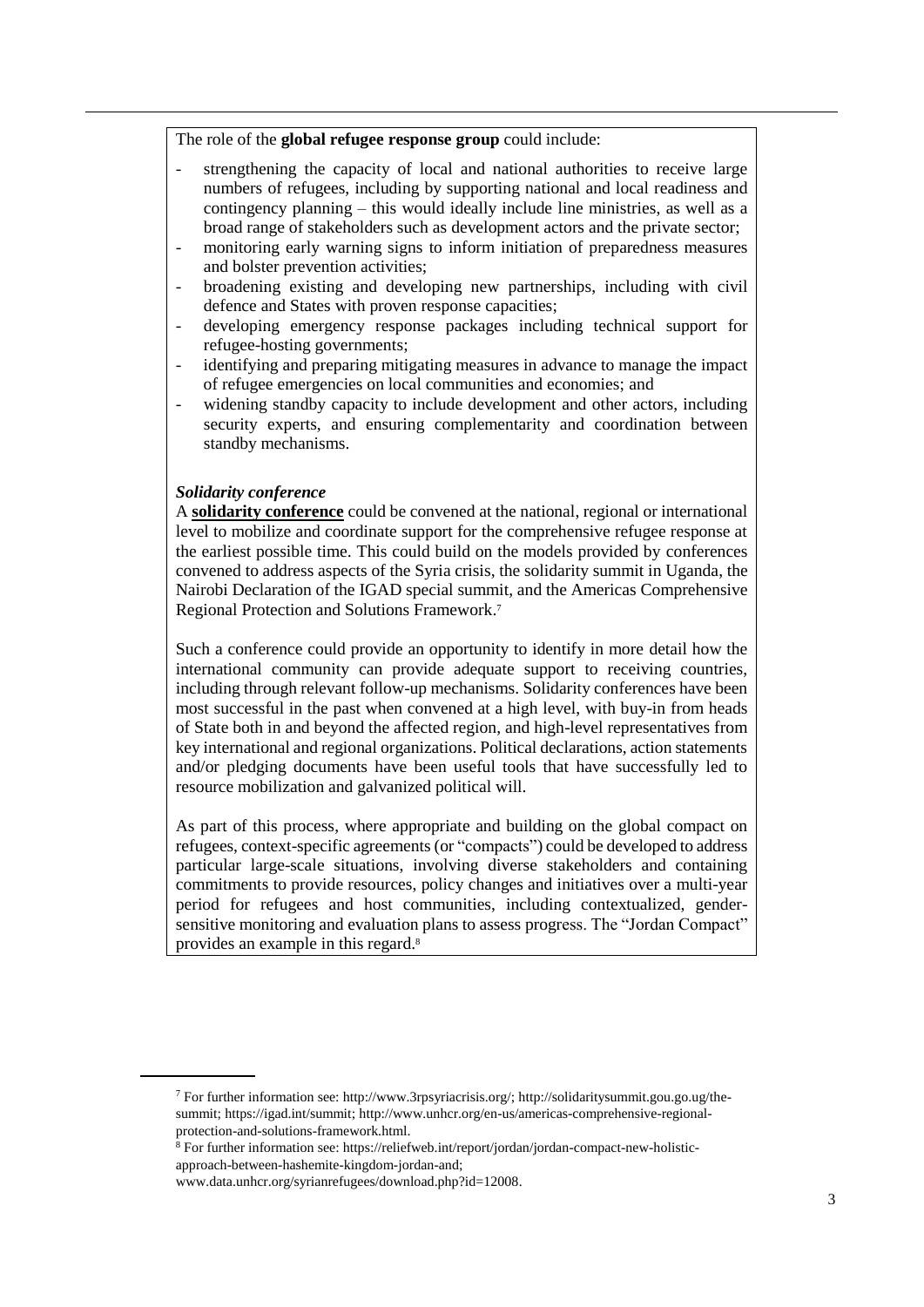## *(b) Panel two: how can we support States to receive large numbers of refugees in a safe and dignified manner?*

9. When large numbers of refugees arrive, resources and expertise are needed to support affected States to scale up arrangements to receive them in a safe and dignified manner. This panel will consider ways in which the programme of action could ensure adequate support for receiving States in this regard in a spirit of burdenand responsibility-sharing, with an emphasis on the critical role played by civil society and local authorities and communities.

10. Providing international protection and meeting the legitimate political, economic and social concerns of hosting countries and communities are complementary goals. Accordingly, this panel will also address mechanisms that could be included in the programme of action to support receiving States to ensure safety and security for refugees and their hosts. Maintaining the civilian and humanitarian character of asylum is critical in this respect.

## **Possible suggestions for the programme of action**

#### *Reception arrangements*

Robust reception arrangements are central to respond to large-scale movements of refugees. As part of a comprehensive refugee response, receiving States could rely on UNHCR and its partners **to deploy resources and expertise** to support initial reception of new arrivals, particularly by local authorities. Actions could include:

- in close collaboration with the government, urgent identification of appropriate reception and transit areas as appropriate;
- in parallel, establishment of a settlement strategy as appropriate;
- support for the establishment of psycho-social assistance at reception areas; and
- provision of technical advice to set up appropriate reception sites, whether reception centres, other collective arrangements or individual/community-based accommodation, as well as for essential services.

#### *Civilian and humanitarian character of asylum*

While recognizing the responsibility of the hosting state to ensure the civilian and humanitarian character of asylum, predictable support from the international community in fulfilling this responsibility could be provided through the **global refugee response group** together with interested and expert States, international agencies (such as the ICRC and relevant United Nations entities) and nongovernmental organizations. Support could include resources and technical or expert assistance to:

- identify and separate combatants as early as possible, and to disarm all persons carrying weapons;
- prevent the use of refugee camps and settlements for purposes incompatible with their civilian character;
- maintain law and order, and to curtail the movement of arms into refugee camps and settlements; and
- run special programmes for protection and assistance of former child soldiers, particularly their demobilization and rehabilitation.

#### **(c)** *Panel three: how can we support receiving States to identify persons in need of international protection?*

11. When faced with large-scale situations, receiving countries may require support to scale up or establish appropriate procedures to ensure that those with international protection needs are recognized and/or provided with lawful status or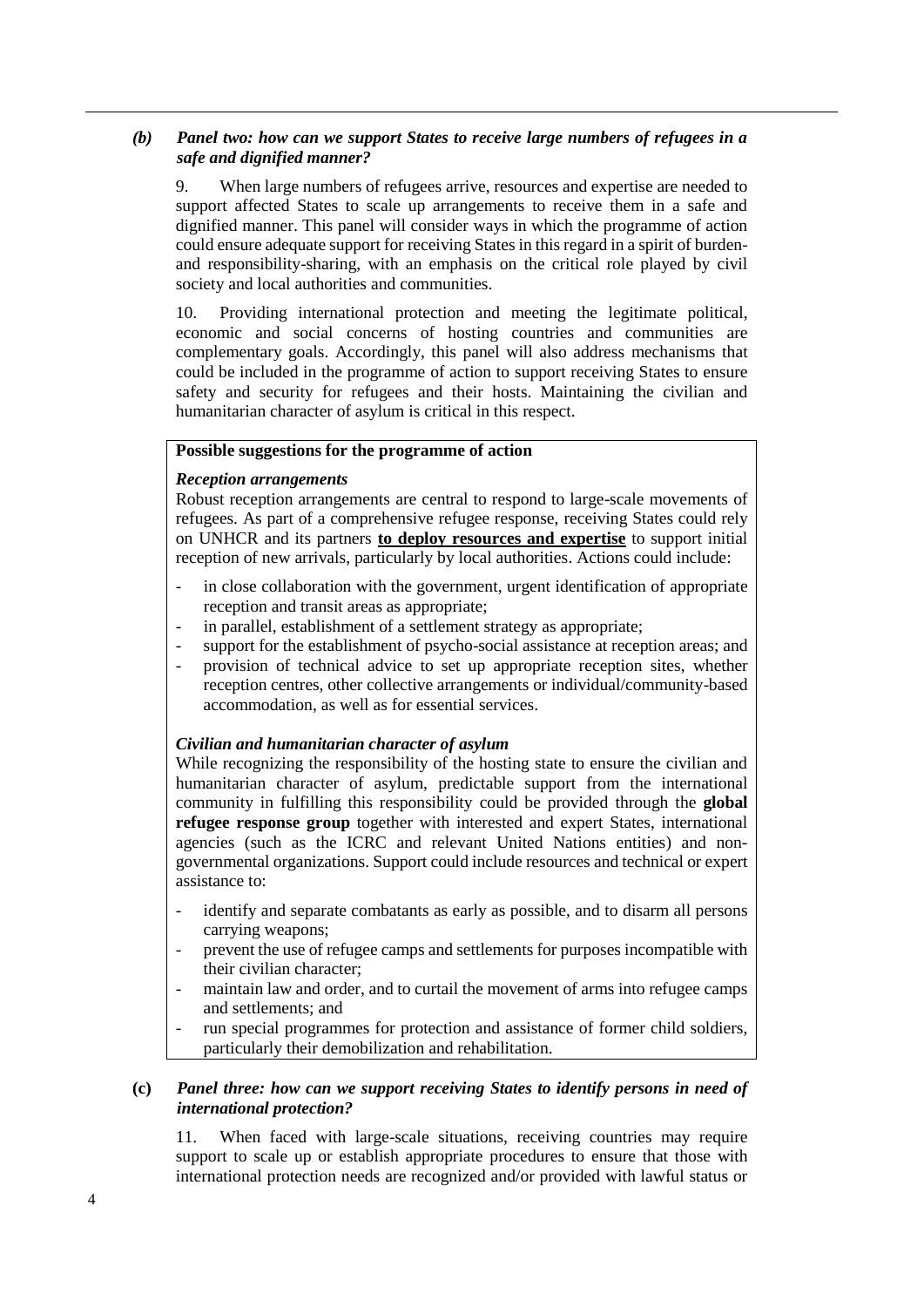stay. These procedures provide important opportunities to gather information about new arrivals, and for receiving States rigorously and carefully to identify and assess the status of those on their territory. This panel will consider ways in which the programme of action could ensure support for receiving States with respect to the following mechanisms:

- $(i)$  screening and referral on arrival;<sup>9</sup>
- (ii) identity management, including registration and documentation systems;
- (iii) group-based recognition;
- (iv) modalities for processing asylum claims; and
- (v) strengthening and building asylum systems.

#### **Possible suggestions for the programme of action**

## *An "ecosystem" for collaboration on identity management, including registration, documentation and biometrics*

As part of a comprehensive refugee response, UNHCR would work with host governments, humanitarian and development actors and the private sector to establish a **digitally-enhanced "ecosystem" for collaboration in the area of identity management**, including registration, documentation and biometrics to:

- identify opportunities to enhance registration and documentation at the national level, with the aim of improving operational and financial efficiencies and preventing fraud;
- further deploy or improve existing biometric technology in refugee operations;
- explore opportunities to reduce licensing fees and other costs associated with the use of up-to-date registration technology;
- improve the collection and quality of registration data, which should be disaggregated by age, sex and disability; and
- ensure respect for data protection and privacy principles.

#### *Asylum capacity support group*

Receiving States could invite the support and assistance of an **asylum capacity support group** drawn from a global pool of asylum experts, selected and augmented as necessary for the particular situation.

Participants could variously include: host State authorities; asylum and migration authorities from other States in the affected region; relevant authorities from States outside the region interested in providing technical capacity or other resources; UNHCR and other international and non-governmental organizations with asylum systems expertise; and development actors to support building and strengthening institutional capacity/rule of law as a whole.

The **asylum capacity support group** could provide personnel and mobilize necessary resources to support receiving States, including through:

- recommending appropriate modalities for processing asylum claims or other ways to ensure recognition of international protection needs in the particular context;
- twinning and/or standby arrangements;

<sup>9</sup> E.g. UNHCR, "Refugee protection and mixed migration: 10-Point Plan in Action", 2016, chapter 5, http://www.unhcr.org/the-10-point-plan-in-action.html.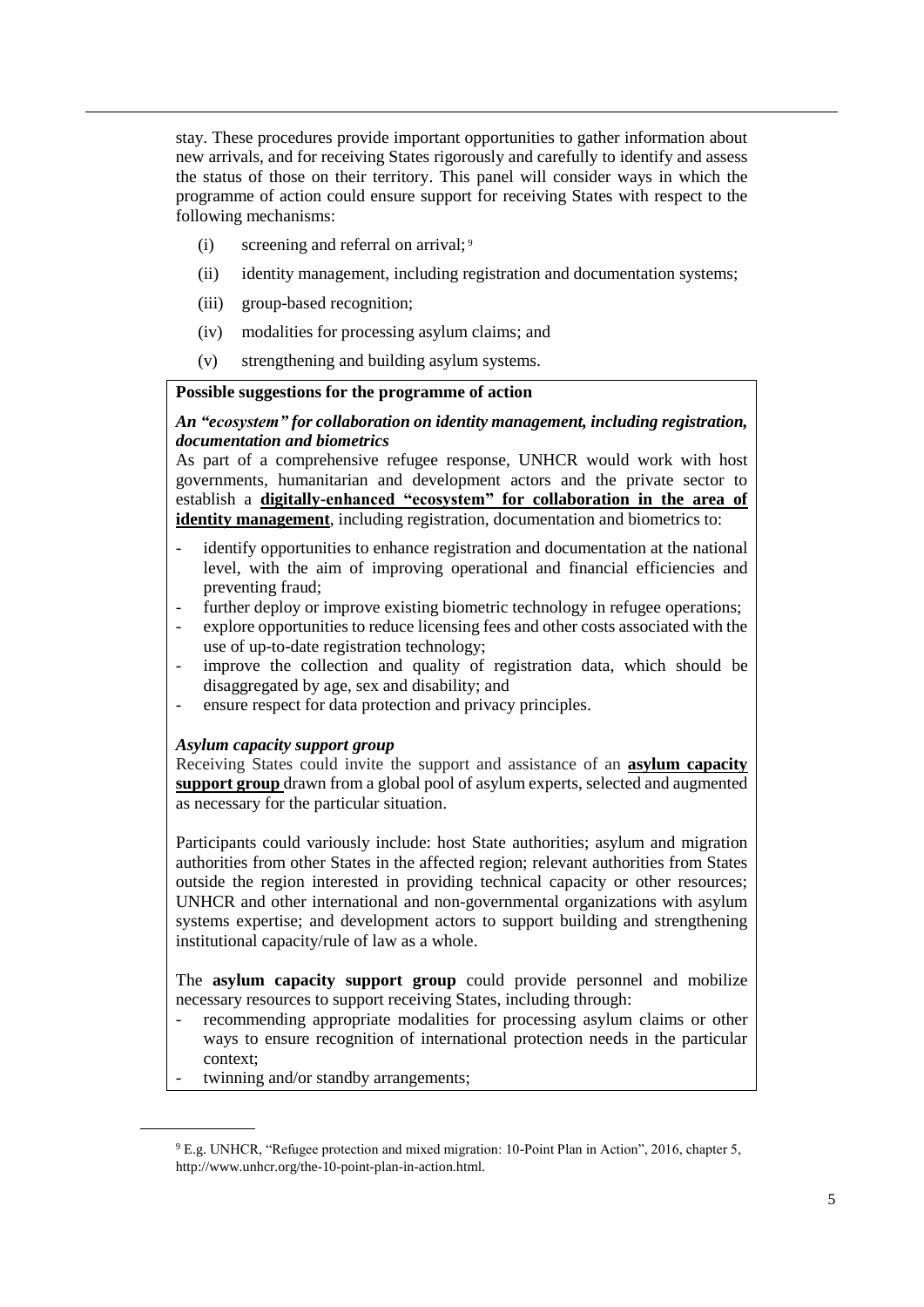- caseload management tools (e.g. templates for interviewers and decision-makers, data storage and analysis capacity, document scanners, or country of origin information);
- ensuring processes are gender- and child-sensitive;
- providing advice on how to ensure legitimate security concerns are taken into account; and
- technical means for issuing fraud resistant certificates and documentation.

### **(d)** *Panel four: how can we support receiving States to address specific needs within large-scale refugee situations?*

12. In any large-scale refugee situation, receiving States and communities may require targeted assistance to make provision for persons with specific needs, such as women at risk, children, especially unaccompanied children and children separated from their families, child-headed and single-parent households, victims of trafficking, victims of trauma and survivors of sexual violence, as well as refugees with disabilities and older persons. The purpose of this panel is to consider ways in which the programme of action could direct resources and expertise to support host States, including with respect to:

- (i) the "safe spaces" model;
- (ii) mechanisms to ensure protection of children;
- (iii) preventing and responding to sexual and gender-based violence;
- (iv) appropriate arrangements for those with disabilities; and
- (v) response mechanisms for elderly persons.

### **Possible suggestions for the programme of action**

#### *Incorporating guidance on specific needs*

In order to ensure that specific needs are addressed (including as part of initial reception arrangements – see panel two above), hosting States would be able to rely on relevant international agencies and non-governmental organizations with expertise **to support the identification of persons with specific needs** and to establish **appropriate procedures and services**, including referral mechanisms as needed.

Relevant actors could variously include UNHCR, UNICEF, UNFPA, ICRC, IOM, etc. and non-governmental organizations, including local organizations and faithbased organizations.

Actions may include:

- screening and referral, building on the "10-Point Plan of action for refugee protection and mixed migration";<sup>10</sup>
- establishing networks of "safe spaces";<sup>11</sup>
- making specific arrangements for children, particularly those who are unaccompanied or separated, including alternative care arrangements for children outside of family care, guardianship arrangements, best interests determination, psycho-social support, and family tracing;

 $10$  Above n 9.

<sup>&</sup>lt;sup>11</sup> See e.g. UNHCR, "Guatemala offers respite from region's gang violence", 23 August 2017, [http://www.unhcr.org/news/latest/2017/8/599d9bde4/guatemala-offers-respite-regions-gang](http://www.unhcr.org/news/latest/2017/8/599d9bde4/guatemala-offers-respite-regions-gang-violence.html)[violence.html.](http://www.unhcr.org/news/latest/2017/8/599d9bde4/guatemala-offers-respite-regions-gang-violence.html)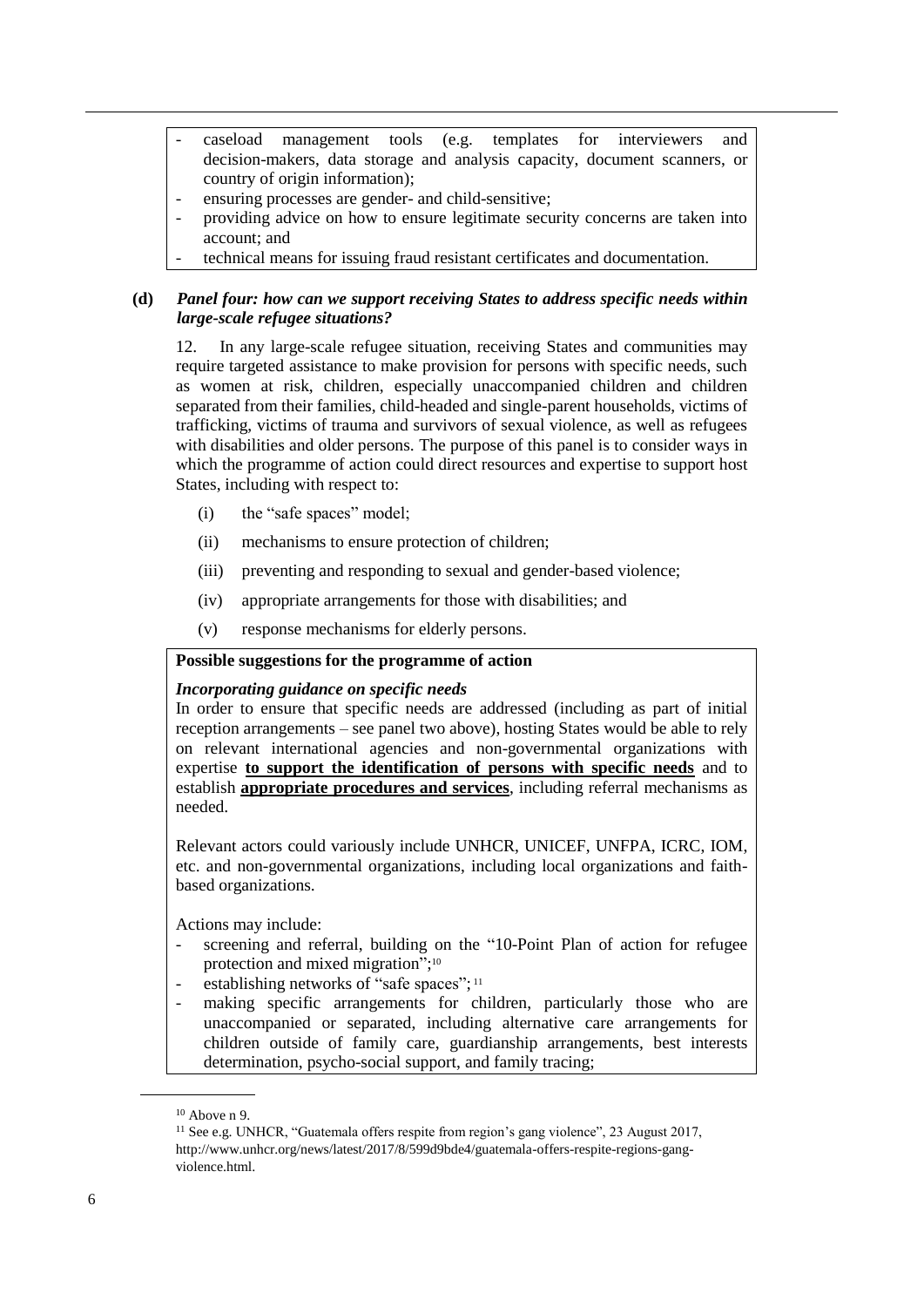- establishing referral and support mechanisms for victims of trafficking;
- support measures to prevent and respond to sexual and gender-based violence;
- providing counselling and medical assistance for survivors of torture or trauma, or those with other urgent medical needs;
- supporting specific reception arrangements for women at risk, persons with disabilities and older people that address their needs; and
- supporting the development of community-based care arrangements or alternatives to detention.

## **III. Thematic discussion three: meeting needs and supporting communities (18 October 2017)**

### *(a) Panel one: how can we mobilize more resources for humanitarian and development assistance to host States?*

13. The international community has recognized that large movements of refugees and protracted refugee situations pose simultaneous humanitarian and development challenges. Through mechanisms for increasing and better coordinating humanitarian and development assistance the international community can address these challenges in a manner that advances the development of hosting countries, while also supporting the protection of refugees and the search for solutions. This panel will notably consider how the programme of action can support measures to:

- (i) strengthen humanitarian financing, including in line with "grand bargain" commitments;
- (ii) mobilize substantive development support wherever possible for host countries and communities; and
- (iii) ensure greater complementarity between relief and development programmes.

### **Possible suggestions for the programme of action**

#### *Mobilizing more resources*

As part of a comprehensive refugee response, hosting States will be able to rely on **additional humanitarian and development funding** for refugees through longterm and predictable partnerships between multilateral and bilateral humanitarian and development actors. Actors could variously include UNHCR, OCHA, the World Bank Group, the IMF, the OECD, UNDP, the WTO, UNCTAD and other relevant international and regional bodies, as well as bilateral donors.

Potential actions could include:

- building capacities to identify and address data and evidence gaps related to refugees and their host communities, including household-level data on welfare and poverty of refugees and local communities;
- a 'mapping exercise' to measure and assess the evolution of the needs, contributions and costs of hosting refugees to inform medium- and longer-term development and financial assistance;
- additional development assistance for refugee-hosting countries to address the development impacts of displacement on local populations, building on existing practices and tools (including the forthcoming guidance note for OECD-DAC members to improve development programming in situations of forced displacement);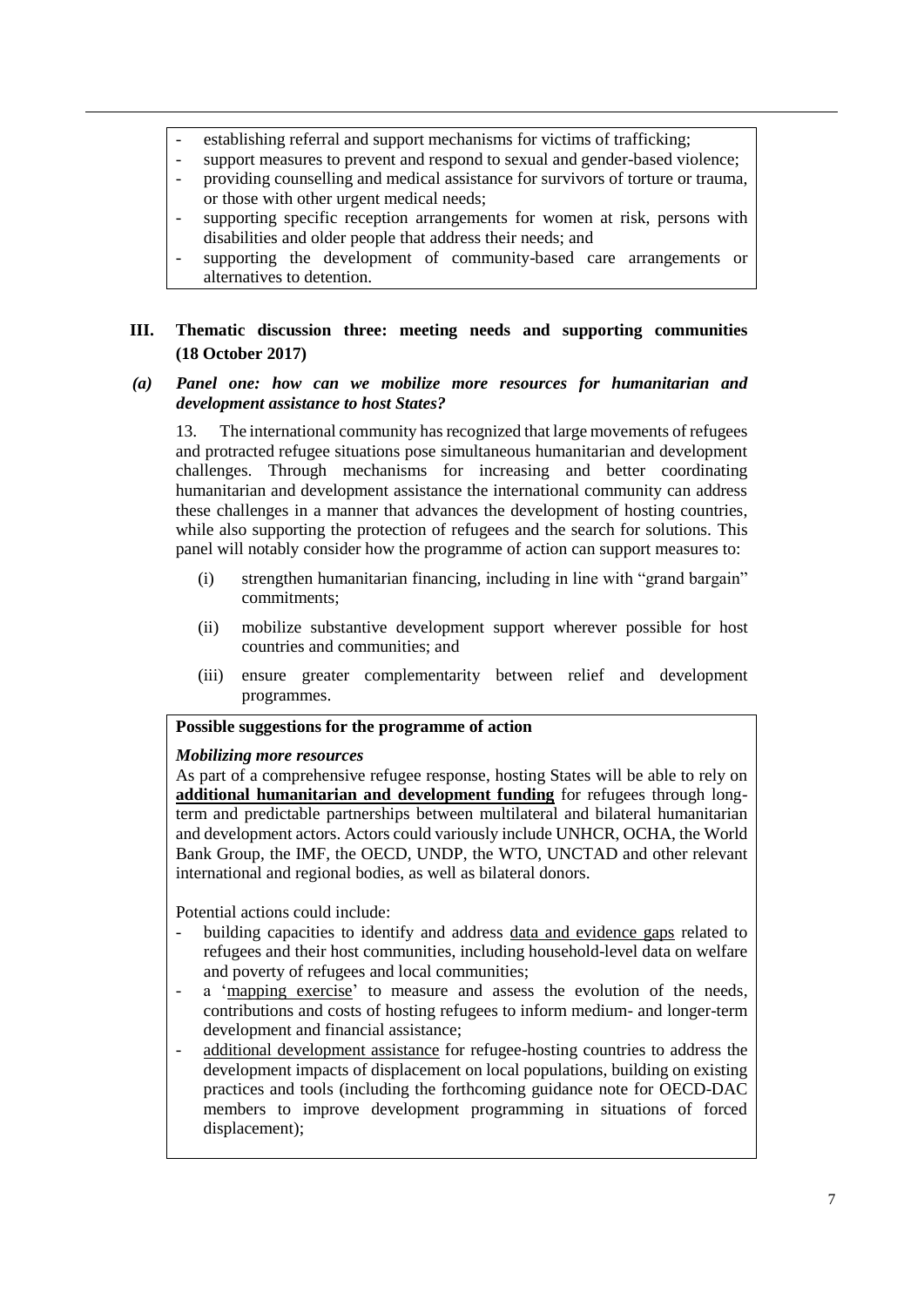- factoring the economic and social costs of hosting refugee populations into the programmes of international financial institutions, including in the conditions of financial lending schemes and grant-based assistance, building on existing models (including the World Bank's International Development Association (IDA) refugee and local community sub-window and the Global Concessional Financing Facility, as well as the International Finance Corporation's financing for the private sector);
- "beyond aid" approaches, such as preferential trade and investment arrangements, with the support of UNCTAD, the WTO and regional bodies;
- innovative financing mechanisms, such as social impact bonds; and
- dedicated climate financing for refugees and local communities living in climate change hotspots, through the development of new partnerships with the Green Climate Fund and other donors.

## *(b) Panel two: how can we support the inclusion of refugees in national systems and services?*

14. A growing body of evidence and experience suggests that, where possible, the inclusion of refugees in national systems and services (as opposed to the establishment of parallel structures) yields efficiency gains and leads to improved outcomes for refugees and host communities. In order to ensure these outcomes, however, the international community must support hosting States to strengthen national systems and services; doing so also contributes to burden- and responsibility-sharing. Against this background, this panel will discuss:

- (i) the potential benefits of including refugees in national and local development planning;
- (ii) measures needed to support the inclusion of refugees in national services such as those for health, education and child protection;
- (iii) development projects to improve infrastructure in refugee hosting areas;
- (iv) mechanisms to strengthen rule of law and core government functions; and
- (v) promoting economic and social inclusion.

#### **Possible suggestions for the programme of action**

#### *Health*<sup>12</sup>

As part of a comprehensive refugee response, host States could rely on the WHO and other international organizations with relevant expertise (e.g., GAVI, Global Fund to Fight AIDS, Tuberculosis and Malaria), development actors such as UNDP, international financial institutions such as the World Bank Group, humanitarian organizations such as UNHCR and non-governmental organizations to provide **technical advice or to deploy adequate resources and personnel** to:

- support the expansion of local health services or the creation of satellite health services in order to include refugees as soon as possible after arrival;
- support the inclusion of refugees in national health strategies, policies and programming;
- include refugees and host communities in donor proposals to ensure adequate quantities of medicines, diagnostics, and preventive commodities are available to refugees and hosting communities, and at lower rates; and

<sup>&</sup>lt;sup>12</sup> See also, WHO, "Framework of priorities and guiding principles to promote the health of refugees and migrants", 2017, http://www.who.int/migrants/about/framework\_refugees-migrants.pdf.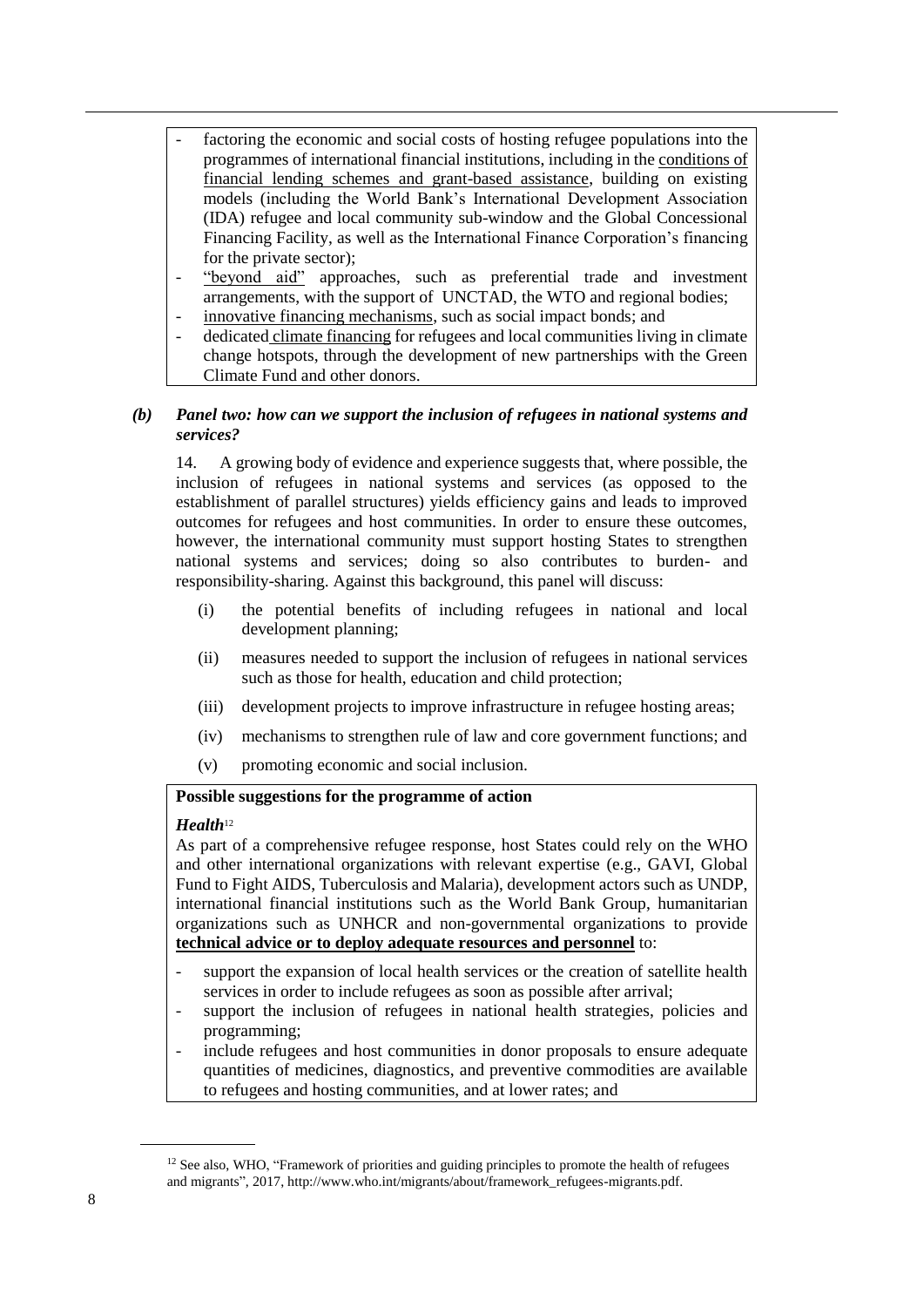ensure that refugees who are or could be engaged as health workers have access to training opportunities leading to qualifications, professional support and appropriate remuneration.

#### *Education*

In order to expand and strengthen national education systems to include refugee children and youth (in line with sustainable development goal 4), host States would be able to rely on **early and sustained support** from relevant humanitarian, education and development actors. This could include UNICEF, the Global Partnership for Education (GPE), UNHCR, UNESCO, the private sector, Education Cannot Wait, the Inter-Agency Network for Education in Emergencies, and other education alliances to:

- engage with the local education group, as relevant, $13$  to support local education authorities to expand facilities to ensure refugees are in school within three months of displacement;
- ensure the costs of refugee inclusion in national education systems are taken into account in the development of GPE-supported multi-year education sector plans;
- provide intensive language training where appropriate, in addition to tailored coaching for refugee children to transition successfully to the formal school system, in cooperation with local civil society organizations and language institutes such as the British Council or Alliance Française;
- establish accelerated education programmes for young people, including out-ofschool host community youth, together with ministries of education and relevant non-governmental organizations (e.g. the Accelerated Education Working Group); 14
- support innovative programming, including using technology to improve quality and content in classrooms, building on existing programmes such as Instant Network Schools:<sup>15</sup>
- ensure that refugee education data is included in national education management information systems, with support from UNESCO Institute for Statistics;<sup>16</sup>
- support refugees who are or could be engaged as teachers to have access to training opportunities leading to qualifications and appropriate remuneration;
- expand access to higher education through scholarships and connected learning digital programmes with support from the Connected Learning Consortium;<sup>17</sup> scholarship programmes such as DAFI<sup>18</sup> for higher education could also be a good model, including to ensure access to education for girls.

#### *Child protection*

In order to expand and strengthen national child protection systems to include refugee children, host States would be able to rely on **early support** from relevant humanitarian, child protection and development actors. This could include UNICEF, the Global Partnership to End Violence Against Children, UNHCR, private

<sup>&</sup>lt;sup>13</sup> Consisting of major education supporters in-country (e.g. United Nations agencies, bilateral donors, the World Bank Group) and responsible for coordination of the GPE-supported education sector plan. <sup>14</sup> See: [http://www.unhcr.org/accelerated-education-working-group.](http://www.unhcr.org/accelerated-education-working-group)

<sup>&</sup>lt;sup>15</sup> Instant Network Schools currently works in the Democratic Republic of the Congo, Kenya, South Sudan and the United Republic of Tanzania, bringing digital content to classrooms. See: http://www.vodafone.com/content/foundation/instant-network-schools.html.

<sup>&</sup>lt;sup>16</sup> The UNESCO Institute for Statistics (UIS) is responsible for global education data management. UNHCR is developing a memorandum of understanding with UIS for inclusion of refugee data.

<sup>&</sup>lt;sup>17</sup> Over 6,500 refugees in 11 countries have participated in connected learning programmes, with diplomas offered by a range of universities. See: [http://www.connectedlearning4refugees.org/.](http://www.connectedlearning4refugees.org/)

<sup>18</sup> See: http://www.unhcr.org/dafi-scholarships.html.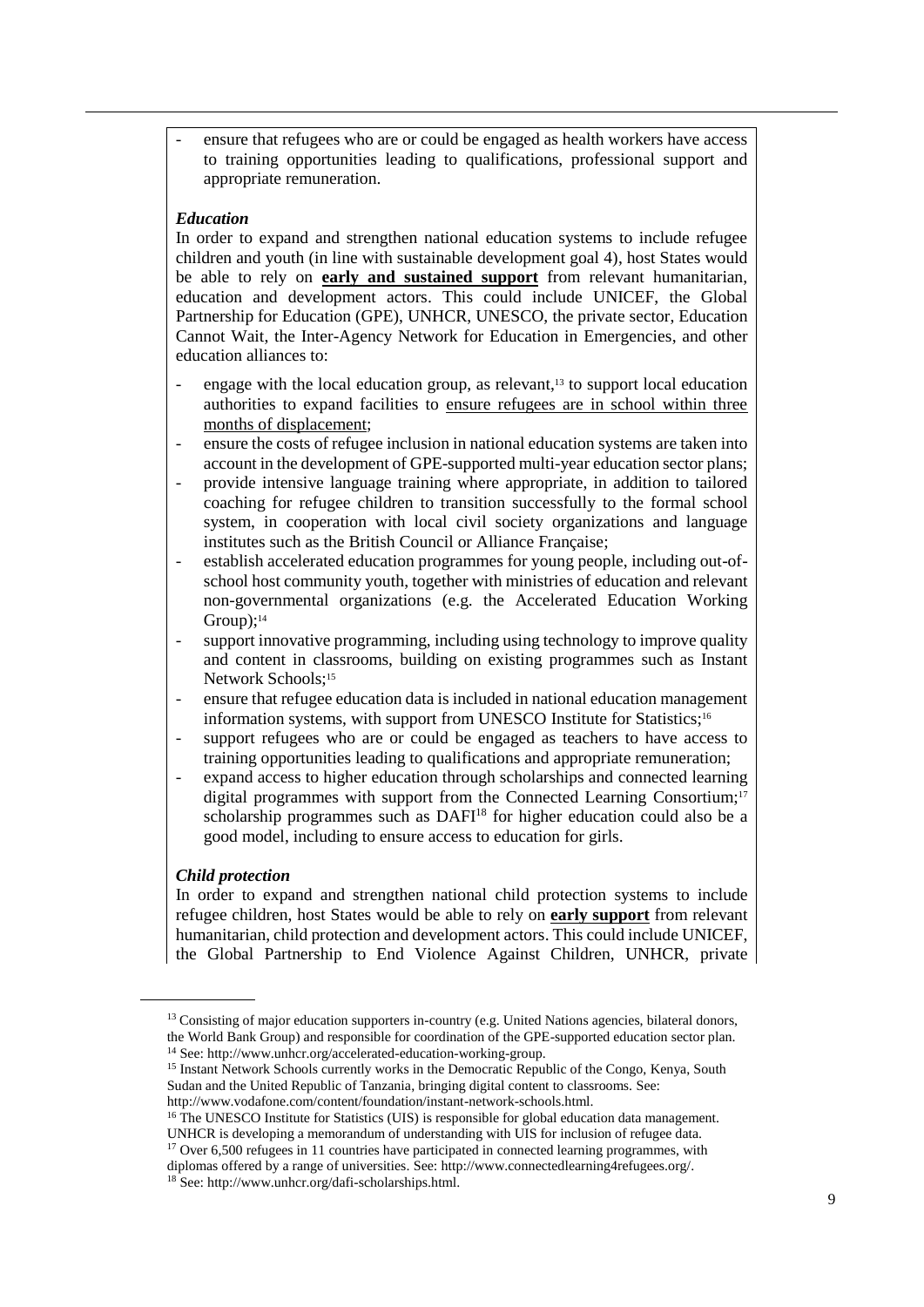foundations and other private sector entities, the Alliance for Child Protection in Humanitarian Action, and other child protection coalitions to:

- identify tools to facilitate access by refugee children to legal documentation, including birth certificates e.g. by strengthening the linkages between civil registration authorities and health facilities, using mobile registration teams, and exploring mobile technology or online civil registration and vital statistics systems;
- facilitate inclusion of refugees in national child protection systems and social services e.g. national, local or district child protection coordination groups, national surveys and research, national action plans to end violence against children (in cooperation with the Global Partnership to End Violence Against Children), curriculum development for national social work programmes, and individual child protection case management (e.g. through support to deploy additional government social workers to refugee hosting areas);
- expand or adapt existing alternative care mechanisms to accommodate refugee children deprived of family care in line with the "Guidelines on alternative care for children" (A/RES/64/142);<sup>19</sup>
- support best interests procedures for refugee children, including through the separation of child protection and asylum/migration procedures and functions;<sup>20</sup>
- strengthen the participation of children and adolescents in asylum and immigration procedures and other decisions that affect their lives (e.g. childspecific participatory assessments and surveys, and establishing childappropriate feedback and complaints mechanisms); and
- support refugee children's access to child-friendly support systems (e.g. guardianship systems, child protection focal points at border entry, registration and reception centres, qualified interpreters, and legal advice and representation where needed).

### *(c) Panel three: how can we enhance economic inclusion and promote livelihood opportunities for all refugees in a way that benefits host countries and communities?*

15. Facilitating access to economic opportunities by refugees – including those pursuing third country solutions, those intending to return voluntarily to their countries of origin once conditions permit, and those who already have voluntarily returned (returnees) – reduces dependence on assistance, ensures that refugees' skills and knowledge are maximized, and can contribute to the economic well-being of the local community as a whole. This panel will consider ways that the programme of action can support strategies for economic inclusion of refugees, as well as enhance access to financial services and markets for refugees and members of local communities alike.

## **Possible suggestions for the programme of action**

#### *Livelihoods*

In order to improve livelihoods for refugees and local communities, States – including host and resettlement States and countries of origin – will be able to rely on various key actors, such as the ILO, the World Bank Group, the OECD, UNHCR, workers' and employers' associations, microfinance institutions, academia and other

<sup>19</sup> Available from: http://www.refworld.org/docid/4c3acd162.html.

<sup>&</sup>lt;sup>20</sup> See further: UNHCR, "Safe and Sound: What States can do to ensure respect for the best interests of unaccompanied and separated children in Europe", October 2014,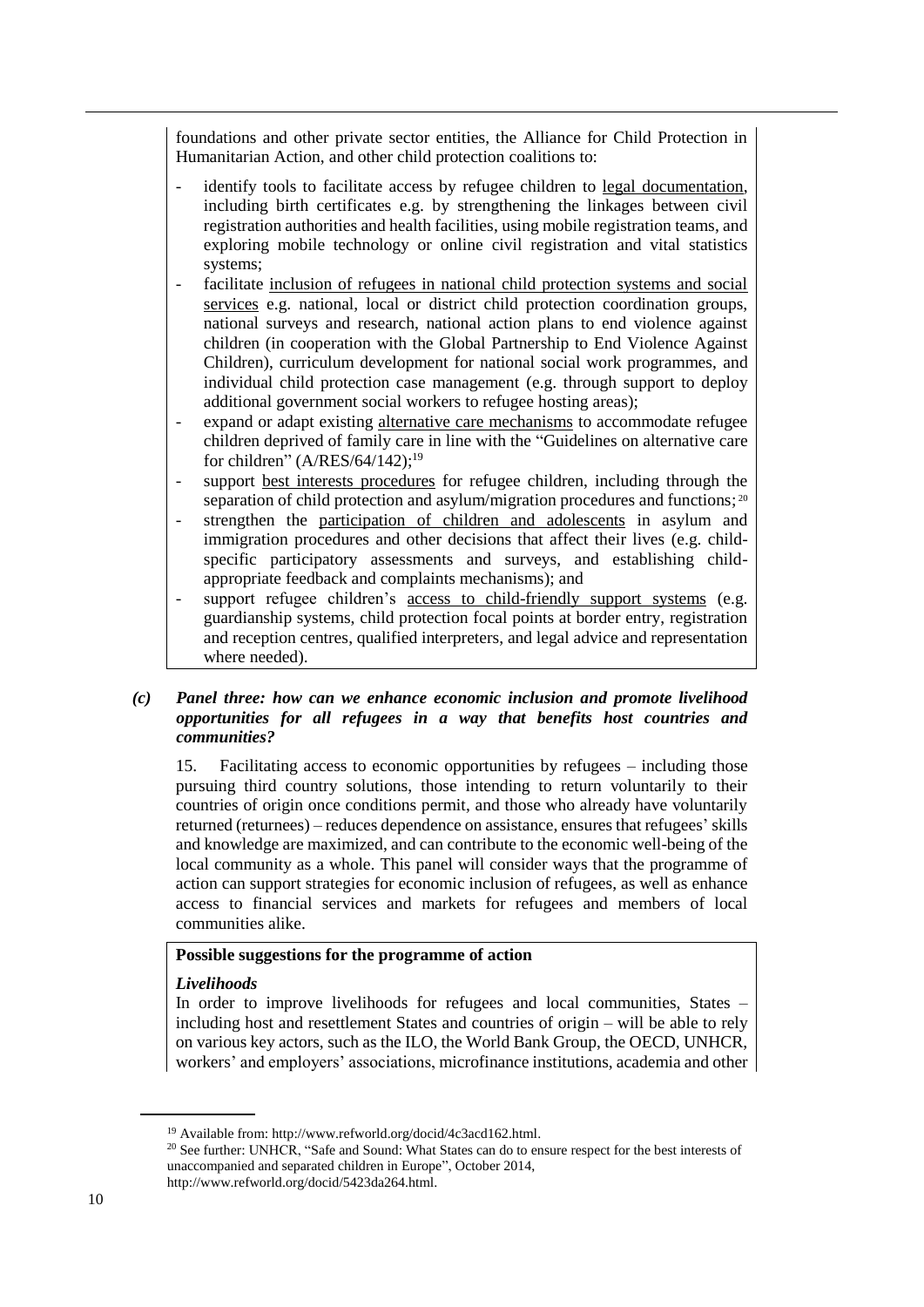relevant partners **to provide technical advice or to deploy resources and expertise** to:

- assist in the development of an enabling environment (e.g. legal and administrative) that promotes self-reliance;
- develop strategies to foster the self-reliance of refugees and returnees in a manner that supports local communities and takes into account the skills that refugees will require upon return or resettlement;
- gather evidence and promote the business case for private sector engagement with refugees, including by: (i) conducting consumer and market studies that show the potential of private sector engagement in refugee-hosting areas; (ii) encouraging companies to initiate or increase the hiring of refugees; (iii) developing financial products that suit the needs of refugee entrepreneurs; and (iv) establishing links with global supply chains for products made by refugees via local social enterprises;
- undertake market and value-chain analyses that consider the economic and employment environment for refugees and returnees (as applicable), and the communities in which they reside;
- promote and facilitate access to a range of <u>financial services</u> for refugees and vulnerable groups in host communities, including microfinancing opportunities;
- support the implementation in refugee settings of the "graduation approach", which consists of sequenced, multi-sector interventions that support the poorest and most vulnerable households to earn income and move out of extreme poverty within a specified period;
- implement the International Labour Organization's "Recommendation No. 205 concerning employment and decent work for peace and resilience" (2017) and the "Guiding principles on the access of refugees and other forcibly displaced persons to the labour market"  $(2016)^{21}$

## *(d) Panel four: how can we bring innovation to humanitarian assistance to achieve greater efficiency, effectiveness and accountability?*

16. Humanitarian assistance saves lives and ensures that essential needs are met. In order to achieve the best possible outcomes, it must be efficient, effective and delivered in a manner that is accountable to recipients, funders and all those whom it impacts. This panel will consider how the programme of action can ensure more effective and efficient delivery of humanitarian assistance including with respect to:

- (i) cash-based interventions;
- (ii) energy;
- (iii) securing connectivity for refugees;
- (iv) data collection and use; and
- (v) fostering innovative approaches more generally.

<sup>21</sup> Available from:

[http://www.ilo.org/dyn/normlex/en/f?p=NORMLEXPUB:12100:0::NO::P12100\\_ILO\\_CODE:R205;](http://www.ilo.org/dyn/normlex/en/f?p=NORMLEXPUB:12100:0::NO::P12100_ILO_CODE:R205) and http://www.ilo.org/global/topics/labour-migration/projects/WCMS\_536440/lang--en/index.htm.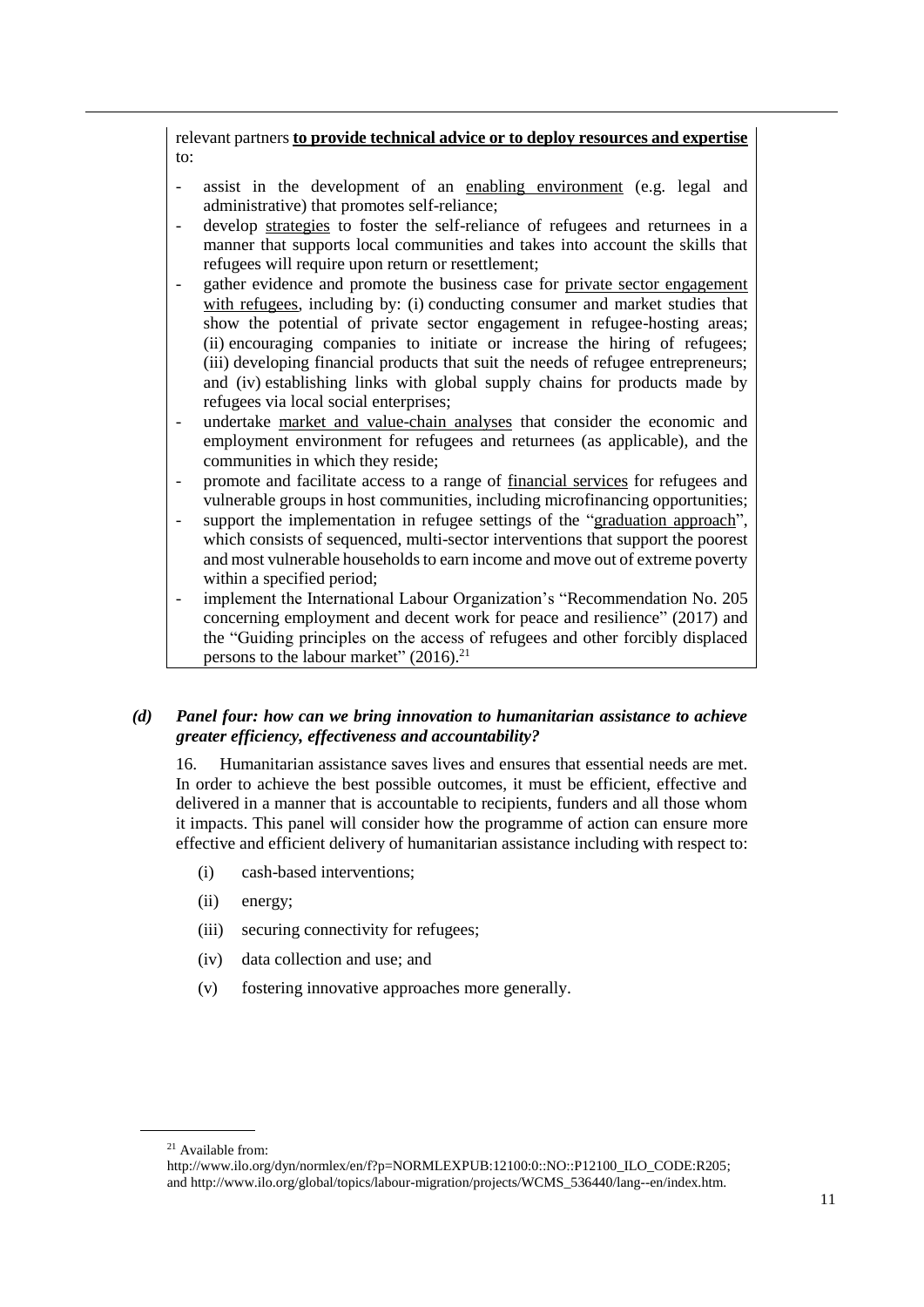#### **Possible suggestions for the programme of action**

#### *Enhancing the delivery of humanitarian assistance*

To ensure **effective and efficient delivery of humanitarian assistance** which provides protection and assistance to refugees and also supports host communities, as part of a comprehensive refugee response UNHCR and other humanitarian partners will work to ensure that new and innovative approaches are trialed, assessed and implemented, such as:

- delivering humanitarian assistance through State-led social protection systems where possible ("adaptive social protection"), or other local or national services;
- ensuring consultative processes to enable refugees to assess their own needs and design appropriate humanitarian assistance programmes, which may also link to long-term solutions;
- working with cooperatives, banks and other financial service providers to enable refugees to open bank accounts, and to facilitate delivery of cash-based assistance;
- maximizing reliance on local partners; and
- continuing to explore arrangements with internet and mobile service providers to ensure low-cost access to mobile phone and internet subscriptions for refugees.

## *Energy and environment*

In order to address the energy needs of refugees living in camps or settlements and nearby local communities, host States will be able to rely on **early support** from relevant humanitarian and development actors, international financial institutions and the private sector.

Contributors could variously include UNHCR, private sector partners such as the IKEA Foundation, the World Bank Group, the International Chamber of Commerce, UNDP, DEVCO or regional development agencies, and local and national energy providers.

Actions could include:

- supporting increased access to affordable, sustainable and modern energy in refugee camps and settlements and surrounding host communities, in line with national energy strategies and development plans;
- supporting upfront technical and financial investments in smart technologies that increase the use of renewable energy, and prevent the degradation of land, rivers and lakes near refugee hosting areas;
- collecting detailed data on energy use and waste pollutants, refugees' consumer power and preferences, and equipment efficiencies and costs, to support informed decision making on energy access, waste management and recycling;
- developing business models for clean energy provided by the private sector that cater more effectively to refugee needs, and pursue clean, low-cost electricity systems in humanitarian settings;
- mobilizing adequate funding and technical capacity to strengthen these systems, including through specific development projects and the provision of personnel and technical expertise; and
- ensuring that arrangements for the development of infrastructure and related services made for refugee communities are sustainable and of benefit to host communities over time.